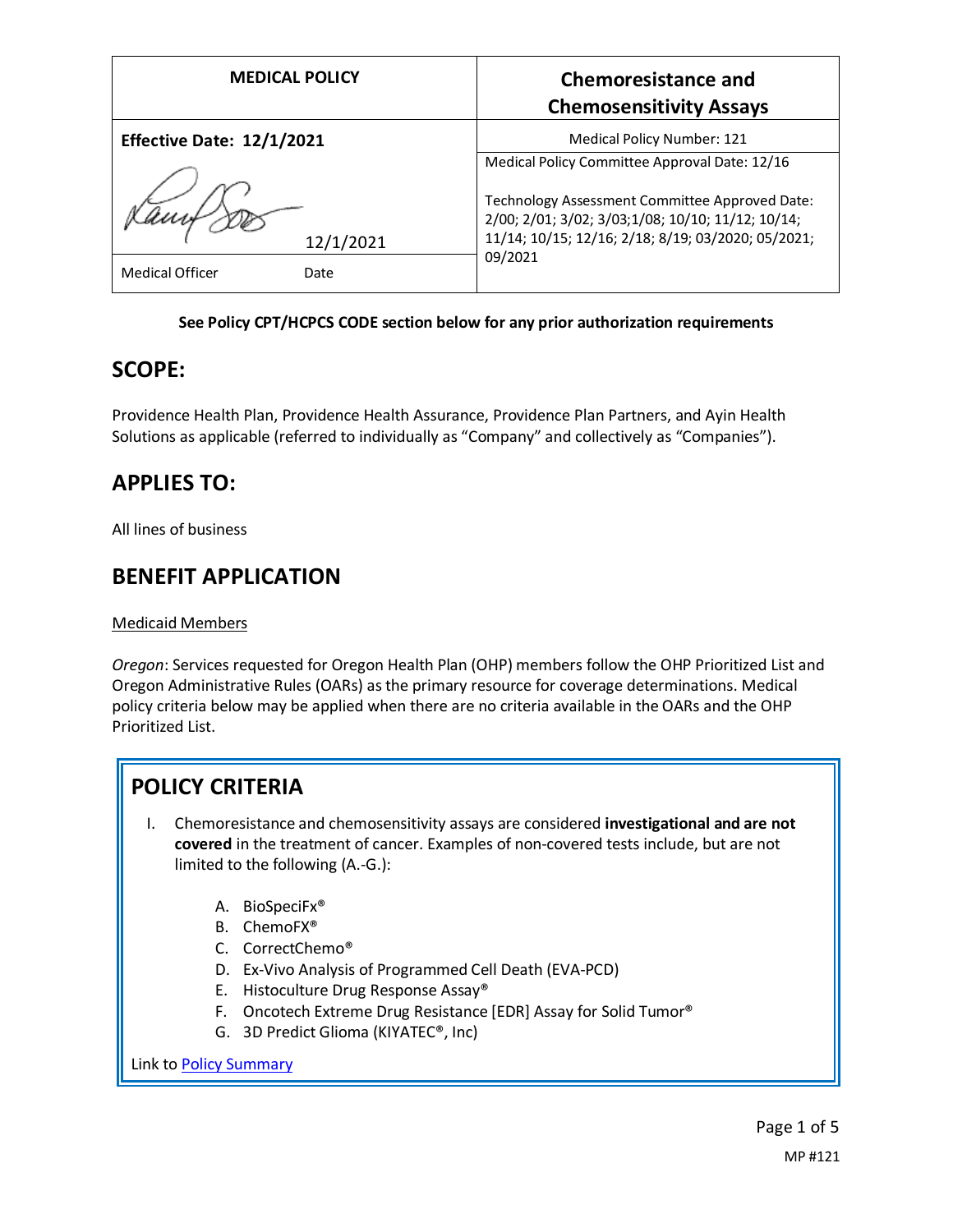### **CPT CODES**

| <b>All Lines of Business</b>                                                                                                                                                                                                       |                                                                                                                                                                                                                                                                                          |
|------------------------------------------------------------------------------------------------------------------------------------------------------------------------------------------------------------------------------------|------------------------------------------------------------------------------------------------------------------------------------------------------------------------------------------------------------------------------------------------------------------------------------------|
| <b>Not Covered</b>                                                                                                                                                                                                                 |                                                                                                                                                                                                                                                                                          |
| 0083U                                                                                                                                                                                                                              | Oncology, response to chemotherapy drugs using motility contrast tomography, fresh or<br>frozen tissue, reported as likelihood of sensitivity or resistance to drugs or drug<br>combinations                                                                                             |
| 0248U                                                                                                                                                                                                                              | Oncology (brain), spheroid cell culture in a 3D microenvironment, 12 drug panel, tumor-<br>response prediction for each drug                                                                                                                                                             |
| 81535                                                                                                                                                                                                                              | Oncology (gynecologic), live tumor cell culture and chemotherapeutic response by DAPI<br>stain and morphology, predictive algorithm reported as a drug response score; first<br>single drug or drug combination                                                                          |
| 81536                                                                                                                                                                                                                              | Oncology (gynecologic), live tumor cell culture and chemotherapeutic response by DAPI<br>stain and morphology, predictive algorithm reported as a drug response score; each<br>additional single drug or drug combination (List separately in addition to code for<br>primary procedure) |
| <b>Unlisted Codes</b>                                                                                                                                                                                                              |                                                                                                                                                                                                                                                                                          |
| All unlisted codes will be reviewed for medical necessity, correct coding, and pricing at the<br>claim level. If an unlisted code is billed related to services addressed in this policy then it<br>will be denied as not covered. |                                                                                                                                                                                                                                                                                          |
| 86849                                                                                                                                                                                                                              | <b>Tissue Typing Immunological Procedures</b>                                                                                                                                                                                                                                            |
| 87999                                                                                                                                                                                                                              | Unlisted microbiology procedure                                                                                                                                                                                                                                                          |
| 88299                                                                                                                                                                                                                              | Unlisted cytogenetic study                                                                                                                                                                                                                                                               |
| 89240                                                                                                                                                                                                                              | Unlisted miscellaneous pathology test                                                                                                                                                                                                                                                    |

# **DESCRIPTION**

Protocols for treating cancer are currently based on the type and stage of the cancer. Chemoresistance and chemosensitivity (e.g., Oncotech Assays and Chemo FX Assay) tests have been proposed as a method predicting the effect of specific drugs on tumors in order to assist in chemotherapy selection. However, current evidence has not demonstrated that these tests have been used to alter treatment decisions which have led to improved health outcomes.

# **REVIEW OF EVIDENCE**

A review of the ECRI, Hayes, Cochrane, and PubMed databases was conducted regarding the use of chemoresistance and chemosensitivity assays as a method of selecting chemotherapeutic treatment for cancer. Below is a summary of the available evidence identified through February 2021.

*Systematic Reviews*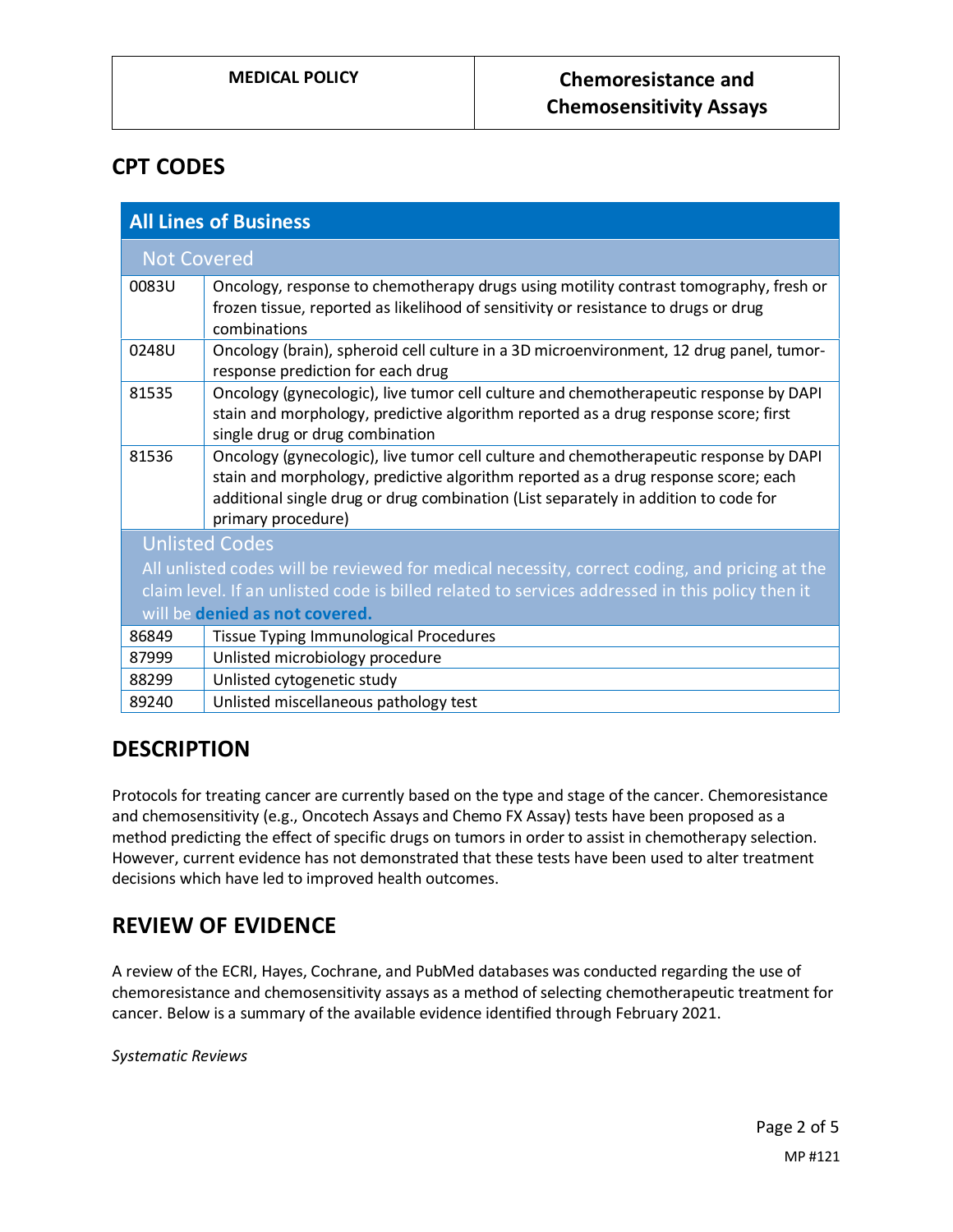In 2020, Hayes assessed the validity and utility of the ChemoFx Assay (Helomics).<sup>1</sup> No studies assessed the analytical validity of the current commercial version of the ChemoFx test in its entirety. Two studies reported failures in the in vitro cell culture (1 step in the test's process) and 1 study reported unspecified quality control issues, each in a small proportion of samples. Evidence from 4 very-poor-quality studies suggested that patients treated with ChemoFx test-sensitive chemotherapies are likely to have improved progression-free or overall survival. However, the strength of the association is weak and limitations in study design and execution, including patient overlap between studies, use of simulated data, and a focus on ovarian and related cancers (e.g., fallopian tube cancer and primary peritoneal cancer), constitute insufficient evidence that the ChemoFx test results are highly likely to predict a patient's response to a given chemotherapeutic agent. No peer-reviewed studies were identified that addressed the clinical utility of the ChemoFx test.

Investigators concluded that there is a very-low-quality body of evidence for the ChemoFx test, an in vitro patient tumor–derived cell culture assay that determines how cancer cells may respond to chemotherapeutic agents in order to help guide physicians' treatment decisions in patients with gynecologic cancer. The evaluated studies provided very-low-quality clinical validity evidence that showed weak associations between the results of the ChemoFx assay and patient survival. These studies also lacked a strong study design and execution, which further reduced confidence that the ChemoFx test could accurately assist with treatment selection. Hayes ultimately assigned a "D2" rating (insufficient evidence) for the use of the ChemoFx test.

#### *Nonrandomized Studies*

- A 2015 literature review by Richard and colleagues on the use of the ChemoFX assay to identify effective treatment for epithelial ovarian cancer suggest that the assay is an effective option for improving patient outcomes.<sup>2</sup> However, authors indicated that the evidence remains limited by the lack of comparison between multiple therapies and other factors such as the possibility of toxicity that were not addressed.
- In 2013, Rutherford et al. published a prospective study evaluating the clinical relevance of a chemoresponse assay in the treatment of persistent or recurrent ovarian cancer.<sup>3</sup> A total of 262 patients were treated with one of fifteen treatments prescribed by the oncologist. Chemoresponse assays were performed and classified treatment as sensitive (S), intermediate (I), or resistant (R). Results indicate that patients treated with an assay-sensitive treatment had an improved clinical outcome (mean overall survival was increased by 14 months; 37.5 months for S vs. 23.9 months for I+R, p=0.010); however, this study did not evaluate how assay results were used to alter treatment decisions or improve progression-free or overall survival. Although this and other studies may establish the clinical validity of chemoresponse assays by demonstrating a correlation of response to test results, current evidence does not show how assay-guided therapy may be used to alter outcomes.

Additional studies have been identified which are limited by a non-randomized design, small sample size and short-term follow-up.<sup>4,5</sup>

# **CLINICAL PRACTICE GUIDELINES**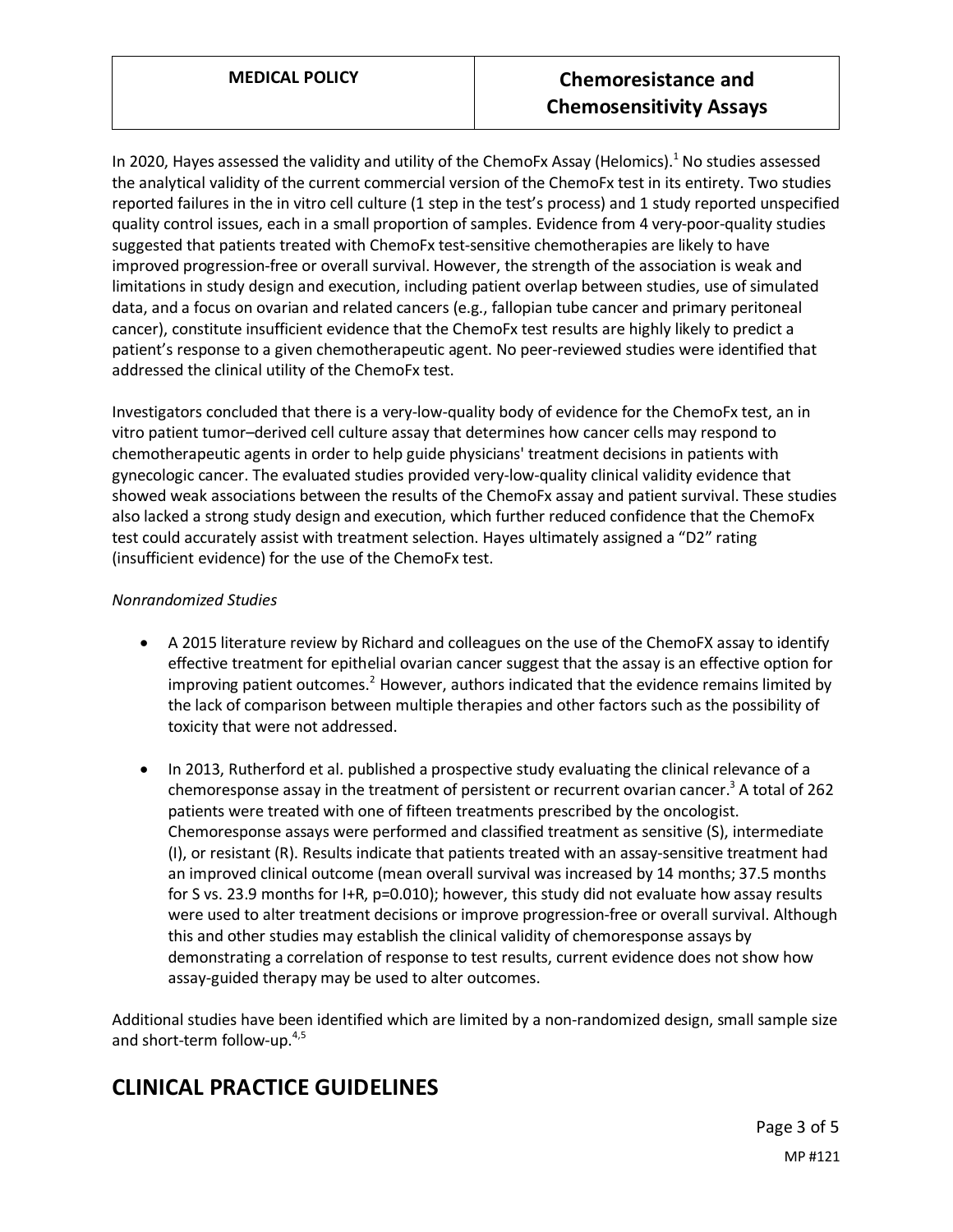#### National Comprehensive Cancer Network (NCCN)

The NCCN clinical practice guidelines for ovarian cancer (including fallopian tube cancer and primary peritoneal cancer) (v.2.2021) principles of systemic therapy have a general information bullet that stated:<sup>6</sup>

• Chemosensitivity/resistance and/or other biomarker assays are being used at some NCCN Member Institutions for decisions related to future chemotherapy in situations where there are multiple equivalent chemotherapy options available. The current level of evidence is not sufficient to supplant standard-of-care chemotherapy (category 3).

Category 3: Based upon any level of evidence, there is major NCCN disagreement that the intervention is appropriate.

No other NCCN guidelines were identified that referenced chemosensitivity/chemoresistance assays.

#### American Society of Clinical Oncology (ASCO)

The 2011 ASCO clinical practice guideline update on the use of chemotherapy sensitivity and resistance assays recommends that the assays be used only in the clinical trial setting.<sup>7</sup>

# <span id="page-3-0"></span>**CENTERS FOR MEDICARE & MEDICAID**

As of 08/30/2021, the following Centers for Medicare & Medicaid (CMS) coverage guidance was identified which also consider chemoresistance and chemosensitivity assays investigational:

- National Coverage Determination (NCD) for Human Tumor Stem Cell Drug Sensitivity Assays [\(190.7\)](https://www.cms.gov/medicare-coverage-database/details/ncd-details.aspx?NCDId=253)
- Local Coverage Determinations (LCDs): Lab: Special Histochemical Stains and Immunohistochemical Stains [\(L36353\)](https://www.cms.gov/medicare-coverage-database/details/lcd-details.aspx?LCDId=36353) and In Vitro Chemosensitivity & Chemoresistance Assays [\(L37630\)](https://www.cms.gov/medicare-coverage-database/details/lcd-details.aspx?lcdid=37630)
- For the 3D Predict Glioma test, by KIYATEC®, Inc. (South Carolina): Local Coverage Determination (LCD): In Vitro Chemosensitivity & Chemoresistance Assays [\(L34554\)](https://www.cms.gov/medicare-coverage-database/details/lcd-details.aspx?lcdid=34554)

### **POLICY SUMMARY**

The current evidence is insufficient to support the use of chemoresistance or chemosensitivity assays for patients with or without cancer. There is a lack of studies that demonstrate that these assays positively impact patient care and treatment outcomes. In addition, no evidence-based clinical practice guidelines were identified which support the use of these assays for any population.

# **INSTRUCTIONS FOR USE**